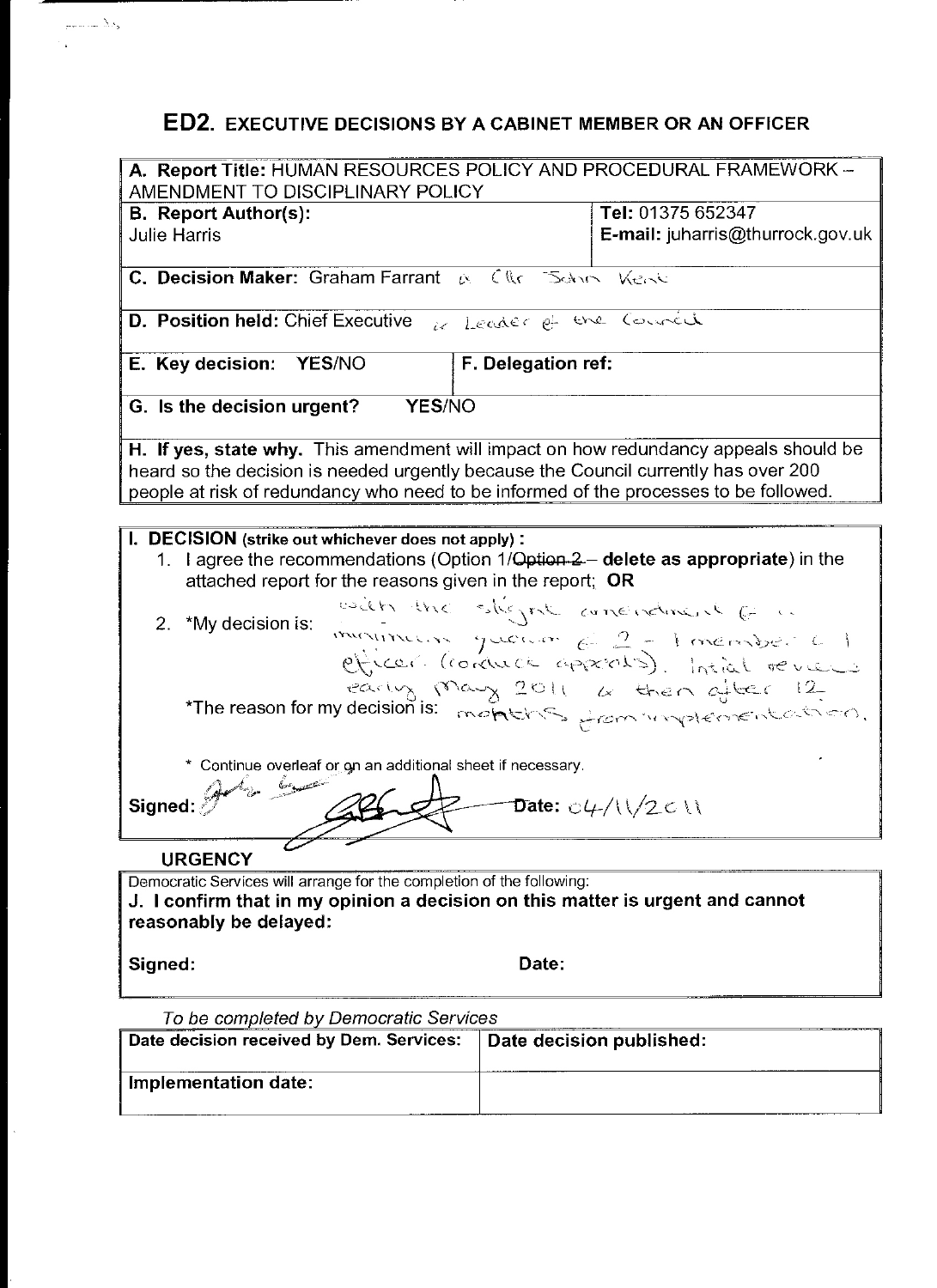**Report for**: Chief Executive's & Leader's Consideration and Approval under the Scheme of Delegations to Officers.

#### **HUMAN RESOURCES POLICY AND PROCEDURAL FRAMEWORK – AMENDMENT TO DISCIPLINARY POLICY**

**Report of:** Julie Harris – Senior Human Resources Adviser

**Accountable Head of Service:** Jackie Hinchliffe

**Date:** 8 November 2010

**Purpose of Report:** To seek approval from the Chief Executive and the Leader to amend the Council's Disciplinary Policy in relation to dismissal appeals. This is in line with Chapter 6 Part 1 Scheme of Delegations to Officers The Chief Executive (Paragraph 7, Point F) and The Leader (Chapter 3, Part 4).

#### **EXECUTIVE SUMMARY**

This report outlines a recommended policy amendment for the Chief Executive and the Leader to consider in relation to the make-up of panels hearing dismissal appeals. The purpose of the report is to enable the Council to have a process that allows dismissal appeals to be heard in a speedier timescale. The current process of having a Members-only panel has incurred significant delays so it is recommended to move to a part-Member, part-Officer panel.

# **1. RECOMMENDATIONS:**

- 1.1 That the Chief Executive and Leader endorse the change to the Council's Disciplinary Policy as contained in Appendix A. This is Option 1 and it will amend the dismissal appeal process so that conduct-related appeals are heard by a panel of up to two Members and two Officers with a quorum of two. Dismissals appeals not relating to conduct will be heard by a Senior Officer. This is the recommended option because during consultation both Members and the Trade Unions indicated their agreement to it (with the exception of UNITE who would wish to retain Member involvement with capability appeals and UNISON who would wish to retain Member involvement in all appeals except probation related dismissals).
- 1.2 That the Chief Executive and Leader give approval for all elected Members to be offered training in the disciplinary appeal process.
- 1.3 Alternatively Option 2 could be adopted which would remove Members from the appeal process for heads of service and below altogether. The Disciplinary Policy will be amended to reflect this decision. This would be the preferred Option for the Head of HR, OD and Customer Strategy and Head of Legal Services as it would ensure that appeals are heard in the speediest timeframe possible and it would protect elected Members from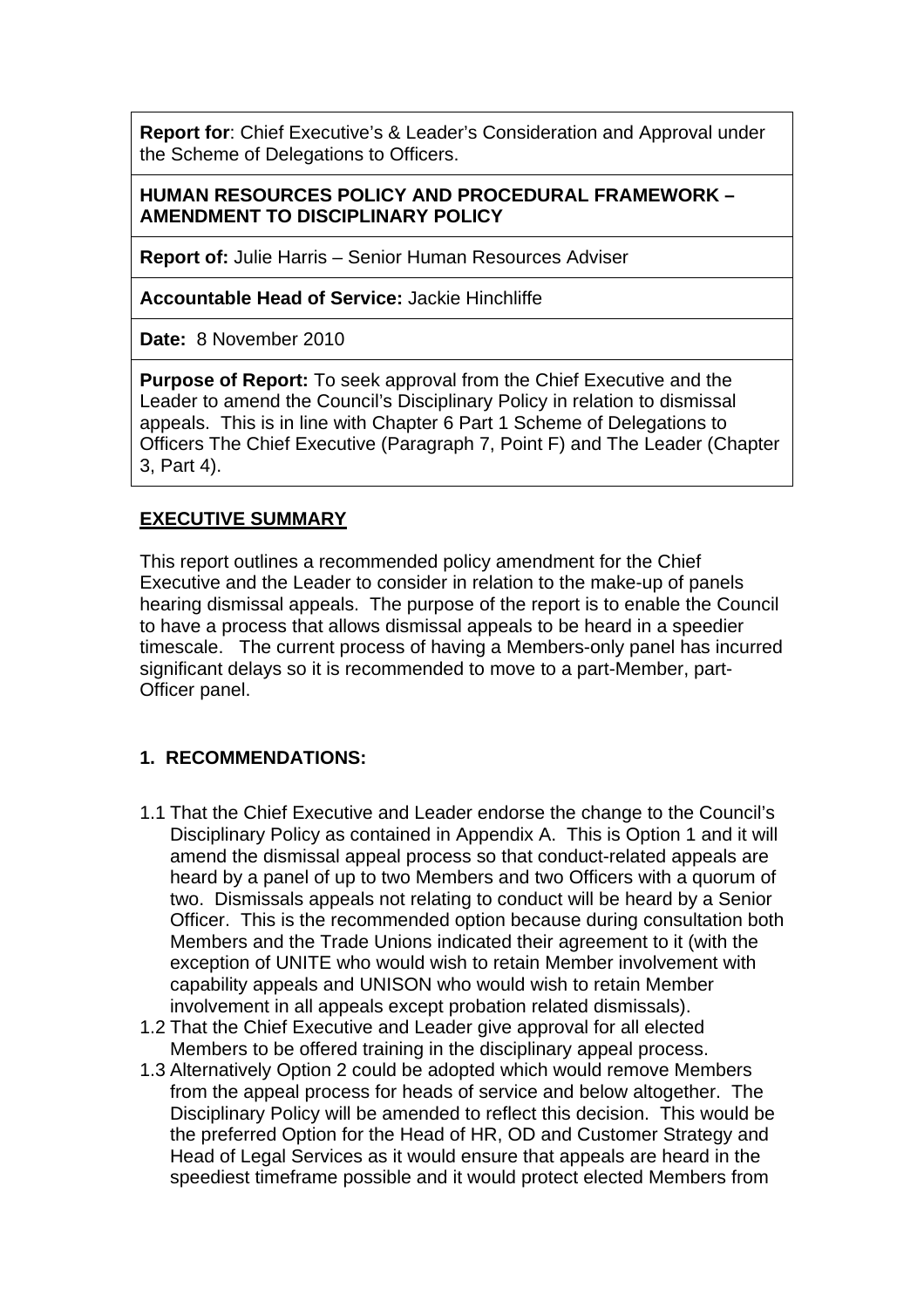being called to defend their decisions at possible future Employment Tribunals. This has not been listed as the recommended option because it may be resisted by the Trade Unions and some of the Members.

#### **2. INTRODUCTIONS AND BACKGROUND:**

2.1 Dismissal Appeal Hearings have historically been heard by a panel of elected Members. This was in line with the constitution and the various Disciplinary Procedures in place throughout the years.

It was suggested by the former interim Chief Executive that the authority should cease member involvement in disciplinary appeal panels. This stemmed from the fact that there had been significant delays in hearing appeals (see 2.2 below).

The delays have been attributed to various factors as outlined below:

- Appeal Hearings need to be attended by various parties; the appellant and their representative, the dismissing officer and supporting Human Resources Adviser and any relevant witnesses. A Human Resources Adviser and Legal Adviser must also be in attendance to support the panel. Human Resources determine a list of suitable dates for all of these parties and then instruct Democratic Services to organise a member panel. Democratic Services have indicated that the main reason for the delays is finding enough available Members to sit on the panel on the specified dates. If Democratic Services cannot secure a member panel for those dates, the whole process needs to be started again with Human Resources needing to go back to all of the relevant parties to agree new dates. Democratic Services then need to consult Members again with the new proposed dates which can be very time consuming.
- An appeal panel currently needs to comprise of up to 5 Members (however usually 3 Members sit on each panel). Prior to 1 April 2010, there was an Appeals Committee of 15 Members who were eligible to hear appeals. This ended up being reduced to 11 Members. Only the Appeal Committee Members could be used on an appeal panel and it was a small pool of people to contact. However the Constitutional Working Group allowed for the terms of reference of the Appeals Committee to be removed from the 2010 Constitution and therefore from 1 April 2010 any Member can be called to be on an appeal panel.
- Dismissal appeals need to be held during the core hours of the working day. This had proved to be a problem for some elected Members who have outside commitments during the daytime and are therefore usually only available for evening meetings.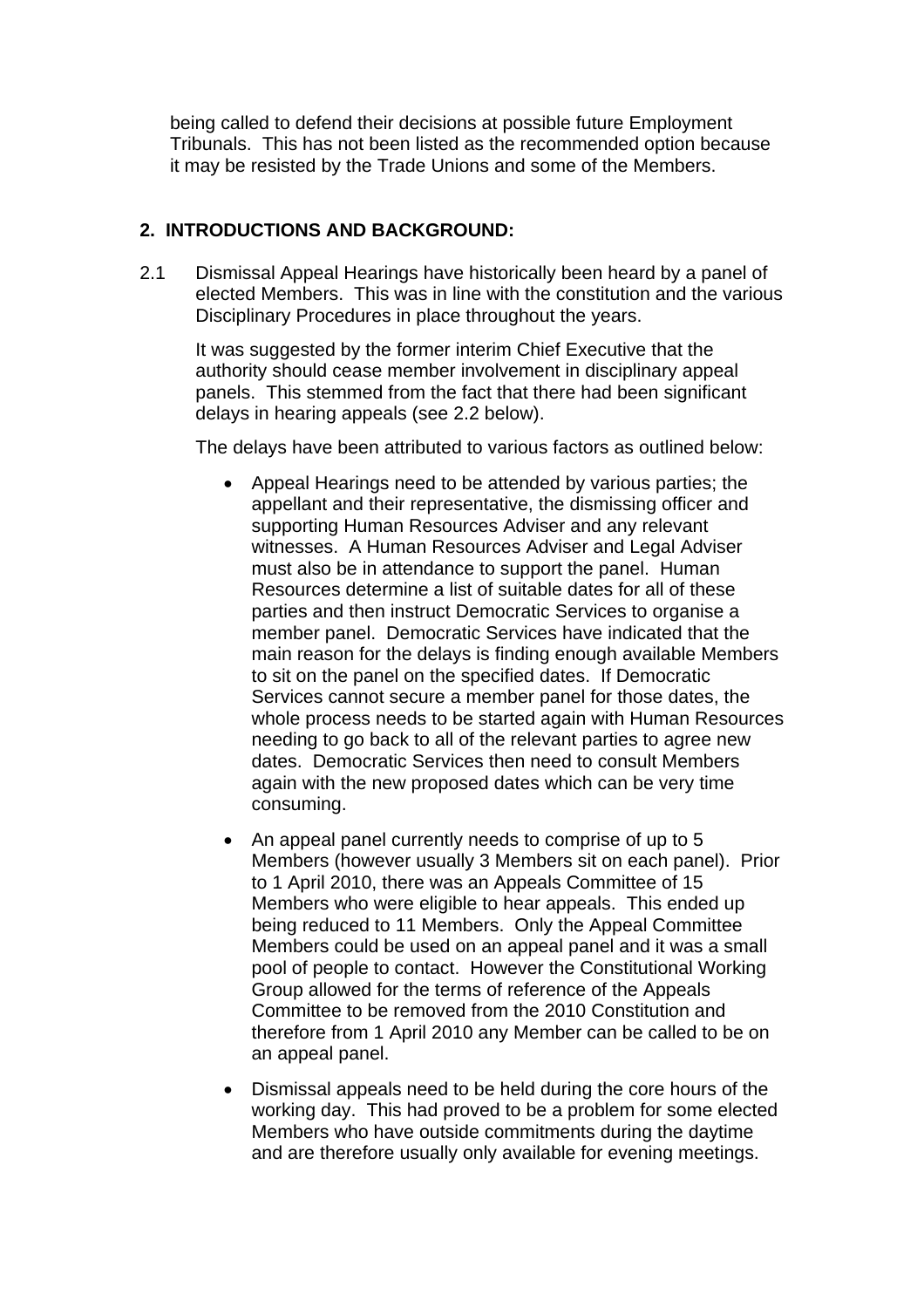This limits the pool of Members that Democratic Services can call upon.

- Because previously there was a pool of only 15 Members eligible to hear appeals, there is a lack of Members who have been trained in undertaking appeals. A brief 30-minute refresher training session is given before each appeal commences. However due to the serious implications of the decisions made at appeals, it is felt that Members must be equipped with a more in-depth knowledge of the Disciplinary process and therefore a more detailed training session is required. The lack of training has meant that some Members have quite rightly refused to undertake appeals until they have been trained. This has further limited the number of Members to call on when a panel is required.
- 2.2 In an average case the length of time between a dismissal and the appeal being heard was 131 days. This is based on 16 of the appeals heard in the last 2 years. It should be noted that a request for one postponement from the employee should not be unreasonably refused provided adequate notice is given (with the exception of the employee being taken ill on the day) and justified reasons are given. However because of the length of time it takes to rearrange dates with the panel, this can lead to inordinate delays. Three case examples are detailed below:

#### Case 1

The employee was dismissed on 4 November 2009 and the appeal was received on 10 November 2009. Democratic Services contacted Appeals Committee on 11 November 2009. The appeal was booked for 25 January 2010 (76 days from receipt of appeal). This date had to be cancelled because the panel was not quorate. The next available date was the 7 April 2010 (148 days from receipt of appeal). This date was cancelled at the employee's request. The next available date was 6 August 2010. The appeal went ahead on this date but it was a total of 269 days from when the appeal had been received.

# Case 2

The employee was dismissed on 11 September 2009 and the appeal was received on 17 September 2009. Democratic Services contacted Appeals Committee and the nearest date when a panel could be available was 28 January 2010. This was a total of 133 days from when the appeal had been received.

#### Case 3

The Disciplinary Hearing was held on 1 and 2 September 2009. The dismissal outcome letter was sent on 12 October 2009. An appeal was received 21 October 2009 and Democratic Services contacted the Appeals Committee on 16 November 2010. The appeal was booked for 29 January 2010 (100 days from receipt of appeal). This date was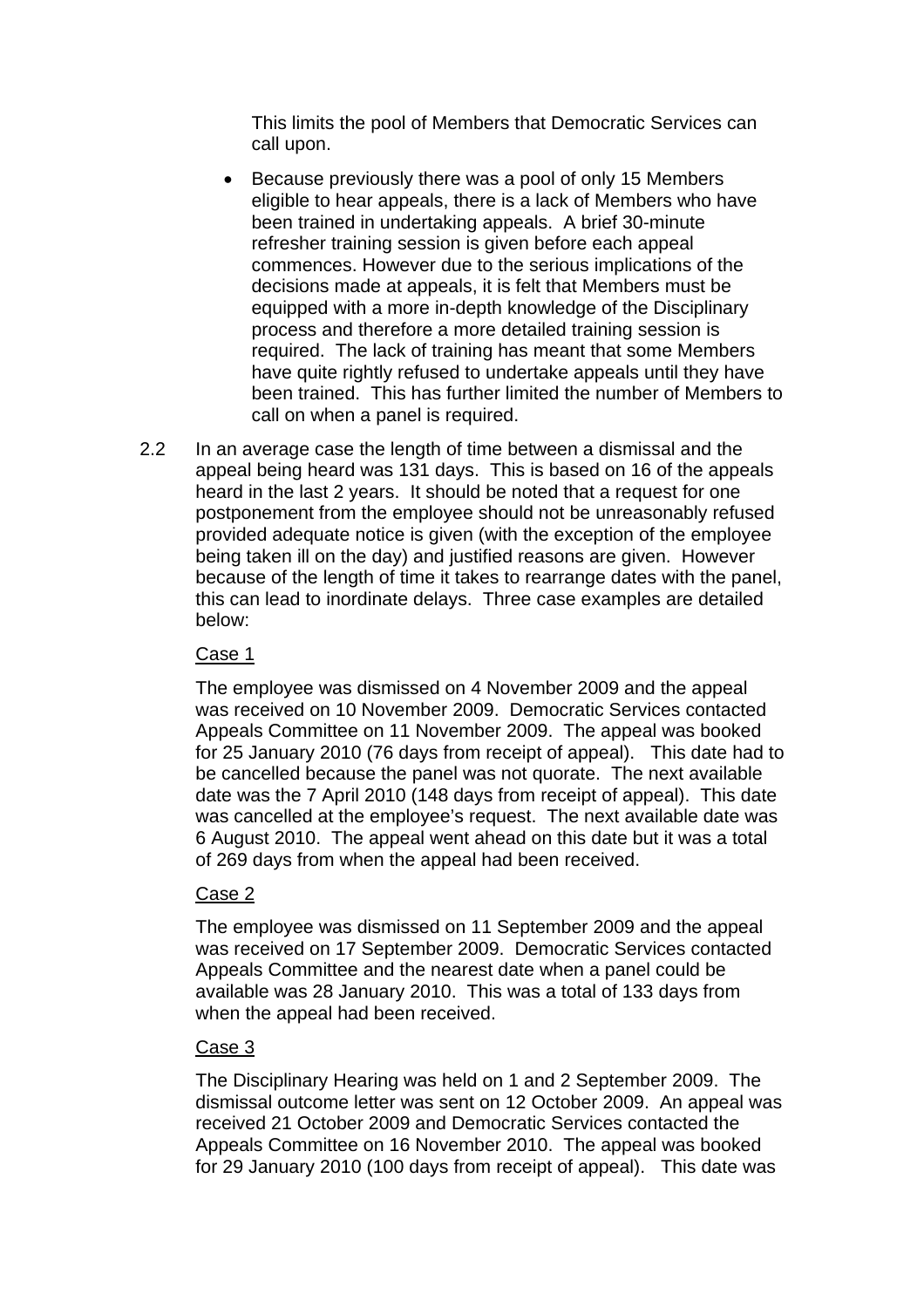cancelled because the presenting manager and their witness could not attend. The next available date was the 5 March 2010 (135 days from receipt of appeal). This date was cancelled at the employee's request. The next available date was 21 May 2010. The appeal went ahead on this date but it was a total of 212 days from when the appeal had been received.

2.3 The significant length of time taken to arrange the appeals leaves the authority open to challenge at any future Employment Tribunals. The ACAS Guidance on Disciplinary and Grievance matters states that appeals should be held without unreasonable delay and ideally at an agreed time and place. It stipulates that appeals for dismissals must be dealt with speedily. The authority is not complying with these requirements, which leaves it at risk.

#### **3. ISSUES AND/OR OPTIONS**

A summary of the below options and their pros and cons is included as Appendix B.

#### **OPTION 1 - RECOMMENDED**

- 3.1 Members have previously indicated that they wish to retain their involvement in the appeal process and therefore it is not suggested to remove Members completely although this could be an option if desired. Therefore in order to achieve the desired speedier process, it has been suggested that future panels should be made up of Officers as well as Members and training should be made available to all 49 Members to provide a greater source for attendance and improve availability.
- 3.2 Chapter 10 Paragraph 7.1 of the Constitution states: *'Members will not be involved in disciplinary action against any Officer other than a Chief Executive except where such involvement is necessary for any investigation or inquiry into alleged misconduct, although the Council's disciplinary, capability and related procedures, as adopted from time to time, may allow a right of appeal to Members in respect of Disciplinary Action.'* Therefore there will be no impact on the Constitution as it is not prescriptive, it is led by the relevant Disciplinary Procedure in place at the time.
- 3.3 Research has been conducted to ascertain the process followed by other local authorities. The findings from the responding local authorities are summarised in the below table and they indicate that the majority of Council's no longer use elected Members in their appeals process.

| <b>Authority</b>                          | <b>Panel Make-Up</b>                | <b>Member</b><br>Involvement? |
|-------------------------------------------|-------------------------------------|-------------------------------|
| <b>Uttlesford District</b><br>Council     | Heard by a Director supported by HR | No                            |
| Southend-on Sea<br><b>Borough Council</b> | Up to 6 elected members             | Yes                           |
| <b>Havering Council</b>                   | Member of CMT, HR Adviser and an    | No                            |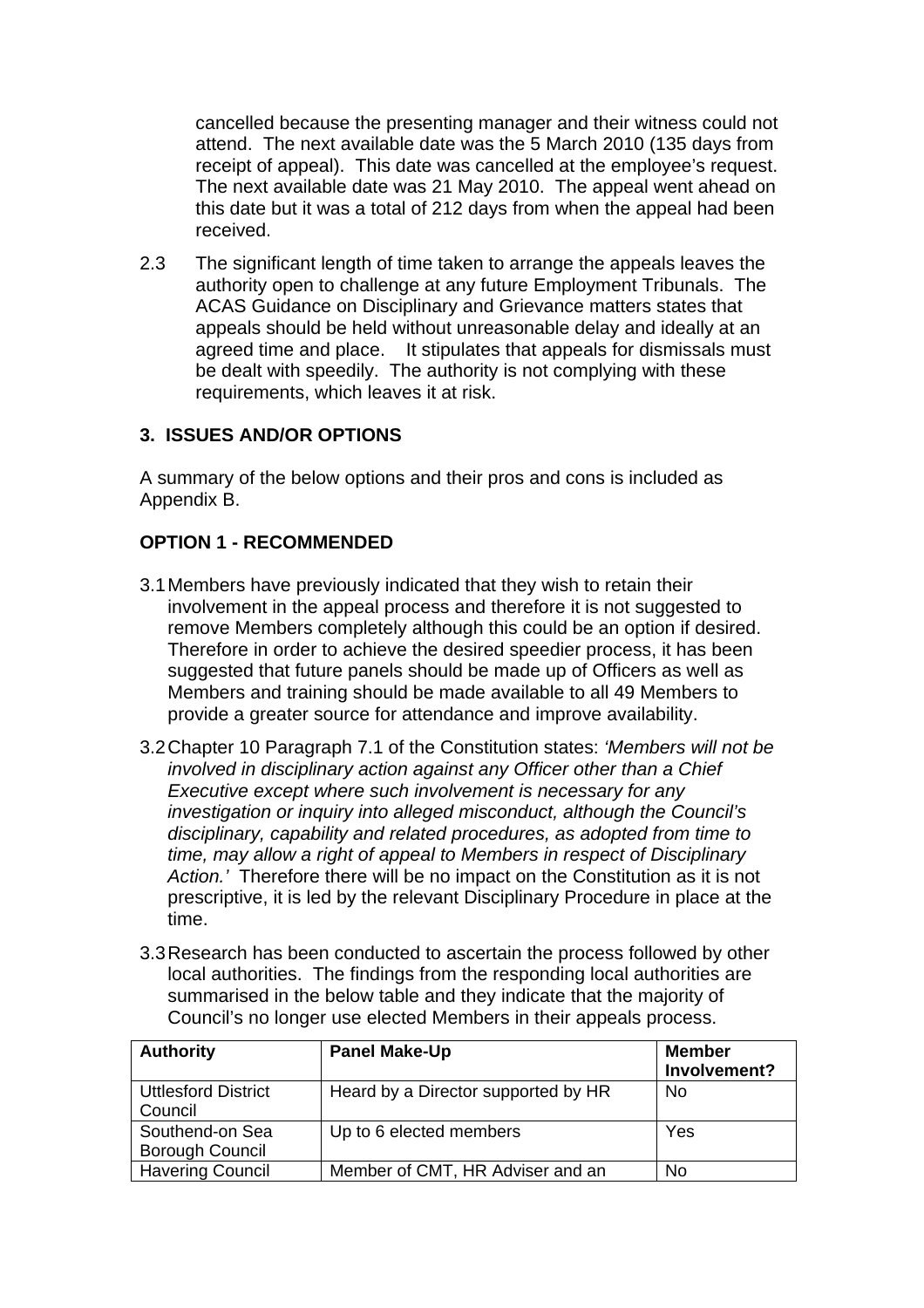|                                              | independent person (usually from Solace)                                                                                                                                                             |            |
|----------------------------------------------|------------------------------------------------------------------------------------------------------------------------------------------------------------------------------------------------------|------------|
| Chelmsford Borough<br>Council                | Heard by the next most senior manager<br>accompanied by a HR Business Partner                                                                                                                        | <b>No</b>  |
| <b>Rochford District</b><br>Council          | Heard by the Chief Executive                                                                                                                                                                         | No.        |
| <b>Basildon District</b><br>Council          | Heard by the Head of Service and HR<br>Officer                                                                                                                                                       | No.        |
| London Borough of<br>Barking and<br>Dagenham | Heard by 3 members and HR Advisor.                                                                                                                                                                   | Yes        |
| <b>Castle Point Council</b>                  | Chief Exec, Heads of Service, Legal and<br>Democratic Services also have the<br>powers to dismiss.                                                                                                   | No         |
| <b>Brentwood Borough</b><br>Council          | <b>Executive Director</b>                                                                                                                                                                            | No         |
| <b>Epping Council</b>                        | Staff appeal panel with 5 elected<br>members.                                                                                                                                                        | Yes        |
| Colchester Borough<br>Council                | Disciplinary related cases go to Members<br>(panel of 3). Other types of dismissals<br>such as sickness, capability and<br>redundancy are heard by the Head of<br>Service supported by a HR Adviser. | Yes and No |

- 3.4 The recommended option is for panels to comprise of up of two Members and two Officers with a quorum of two. There will therefore be flexibility to proceed without a full panel if there are availability problems so long as there is a minimum of two persons on the panel. The Council's Disciplinary Policy has been amended at Appendix A in order to reflect this recommendation.
- 3.5 This recommendation would enable appeals to be heard in a speedier timeframe as we would not require as many Members to be available. It is acknowledged that Members have outside commitments, which makes it difficult to attend daytime meetings. Therefore by requiring fewer Members on each panel, it should be easier to find Members with availability.
- 3.6 Members and Officers will be provided with the necessary training in relation to the format of the appeal and the process to be followed.
- 3.7 One of the amendments to the Disciplinary Policy is in line with the process adopted at Colchester Borough Council. Elected members are involved in hearing dismissal appeals relating to conduct matters only. Other dismissals such as for redundancy or capability processes will be heard by a senior officer. This will allow for the maximum speed possible and will also prevent the cost of needing to train the Members in policies and procedures other than the Disciplinary Policy. The other policies in question will not need to be amended as they simply make reference to the Disciplinary Policy which will clearly indicate that the appeals should be heard by a senior manager (Point 4 on Appendix A). The exception to this is the Redundancy Policy which currently states at paragraph 5.4: 'If the decision is to continue with the redundancy process, the employee will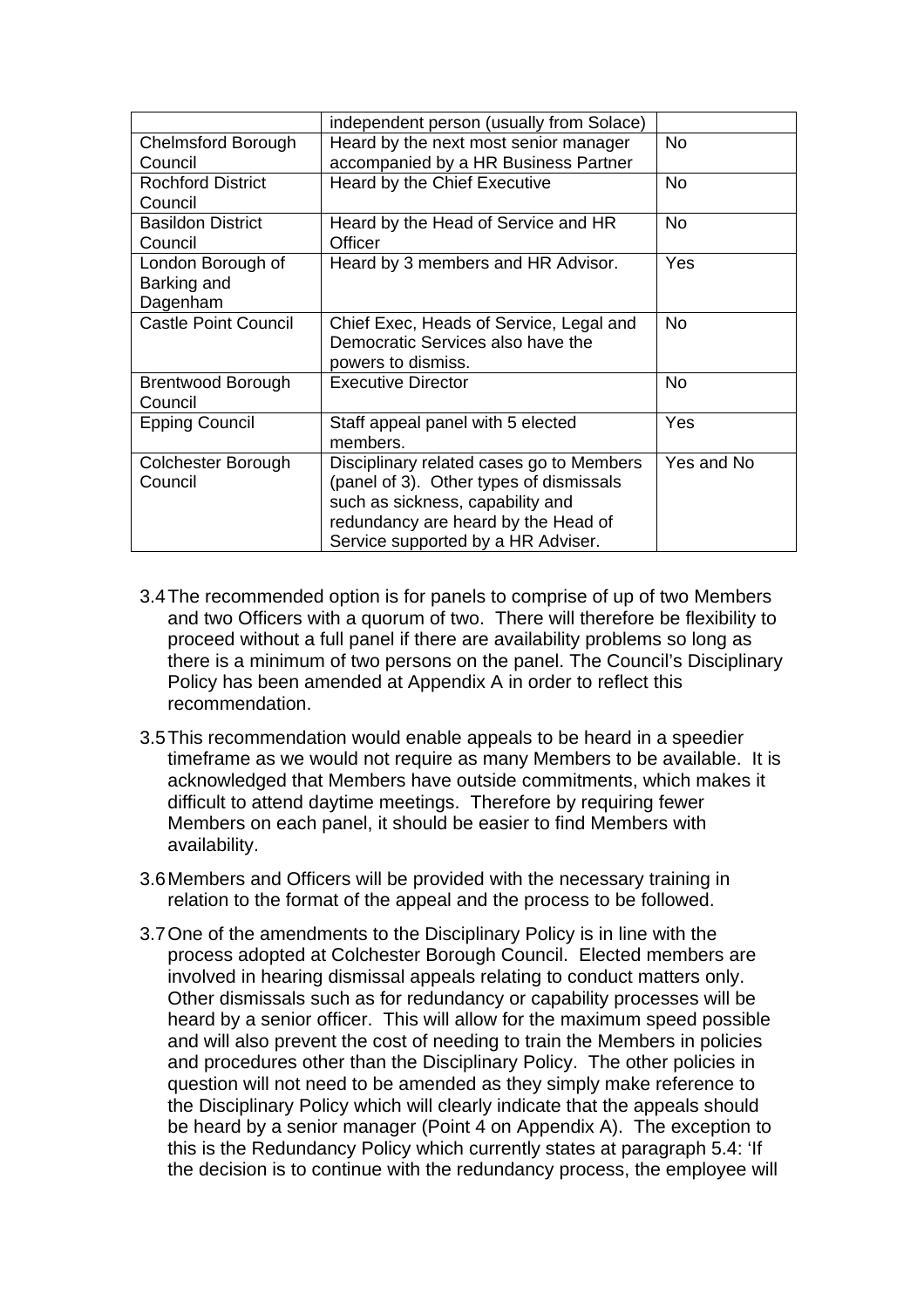have the right of appeal, which will be heard by a members panel in line with the dismissal procedure.' This will be amended to '…which will be heard in line with the dismissal procedure outlined in the Disciplinary Procedure.' The rationale and benefits of this approach are outlined below:

- Unlike officers, Members are not trained in all HR policies of the Council nor do they deal with staff management issues on a daily basis. It has already been acknowledged that training must be provided on the Disciplinary Procedure so that Members are making informed and correct decisions. It would not be feasible to train Members in all of the different procedures that involve dismissal due to time and cost constraints. Officers are trained and therefore are best placed to hear these appeals.
- The report highlights the difficulties experienced in organising appeals within a timely manner. It is even more crucial for appeals for matters such as redundancy and sickness to be heard in a timely manner. For example redundancy appeals will impact on whether or not an employee can gain other employment with another organisation covered by the Modification Order. Employees must have at least a 4 week gap before starting alternative employment otherwise they could face paying back their redundancy money. A delay in hearing the appeal would complicate matters as it would prevent them knowing whether or not they should be looking for other employment. Delays in sickness related appeals could cause damage to the employee's health.
- Processes such as sickness and capability involve extensive review periods and the employees have the right to be represented during at least 3 formal meetings. Therefore the employee and representative will have had every opportunity to raise their concerns through a lengthy process. This differs from disciplinary cases where an act of gross misconduct can lead straight to dismissal after investigation in quite a quick timescale.
- Redundancy dismissals will only have been made as a last resort and will have already been subject to consultation and sign off by the Chief Executive and the Leader of the Council. Redeployment would have already been explored. Therefore it would not be deemed necessary to have a Member panel. An independent senior officer is more likely to be able to identify alternatives to the dismissal for example they would be more likely to know if there were opportunities for redeployment that were missed or not fully explored.
- 3.8 It should be noted that the suggested amendments to the policy are undertaken in partnership with the Trade Unions who are fully consulted. It is not going to be possible for the Human Resources Team to incorporate all of the issues raised by the Trade Unions but wherever possible their views and proposed changes are incorporated. Ultimately, it is the role of Human Resources to ensure that the Council's interests as the employer are both protected and furthered by the policies/procedures adopted.
- 3.9 The Chief Executive and the Leader are asked to endorse the amendments to the Disciplinary Policy. A decision is also required on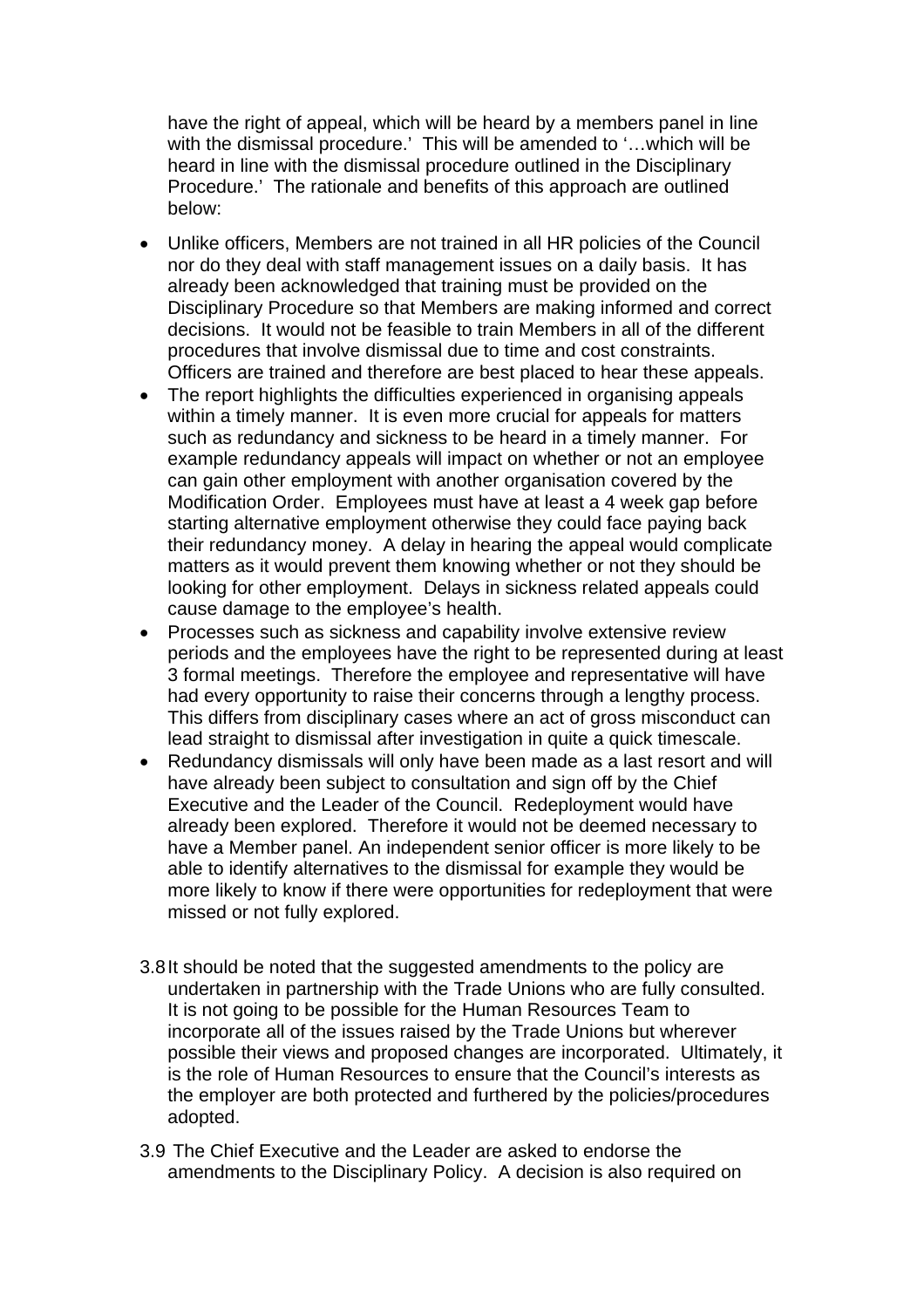whether or not all 49 Members should receive training or just a selected core group. It is recommended that all Members be offered the training to allow for maximum flexibility.

3.10 A review period of 12 months will be put in place to assess whether the new process has assisted in reducing the delays.

# **OPTION 2**

3.10 An alternative option would be to remove Member's from the process altogether. The majority of other Council's no longer have Memberinvolvement in appeal processes. Removing Member's altogether would save on the cost of providing Member training and ensure that the process is as speedy as possible. It would also protect Members from potentially being called to attend future Employment Tribunals to defend their decisions. However the Trade Unions and the Members present at the Constitutional Working Groups have both indicated that they would prefer Members to retain their involvement so if this Option is selected, the decision will need to be carefully communicated. The Disciplinary Policy (Appendix A, Authority to Act) will be amended if this Option is selected.

# **OPTION 3**

3.11 The third option would be to leave the process as it is (Member panels required for all types of dismissal appeals with the exception of probationary review hearings). This is the preferred option of UNISON.

# **4. CONSULTATION**

- 4.1 Members were first consulted at the Constitutional Working Group on the  $14<sup>th</sup>$  December 2009 about the proposal to have Officers hear dismissal appeals as opposed to Members. The Head of Legal Services advised the Group that most authorities had ceased to involve Members in appeal panels considering staffing/disciplinary matters. Members formed the view that they would be very reluctant to have no involvement in staffing/disciplinary appeals. It was suggested that a compromise was to have one Member and an officer from a different directorate than the appellant to hear any appeal lodged. Members indicated their agreement to this suggestion.
- 4.2 At the Constitutional Working Group on the 2<sup>nd</sup> March 2010, Members were informed that the Appeals Committee had been removed from the Constitution and that the issue of Members and their involvement in staff appeals would be dealt with under HR procedures. Members understood the difficulties involved in appeals work but felt that it was important for Members to be involved in the final stage of the disciplinary process and with that in mind, some reference to this in the constitution was desirable. It was accepted that Members wanted some involvement of Members towards the conclusion of the disciplinary process but Members did not always have the time to sit on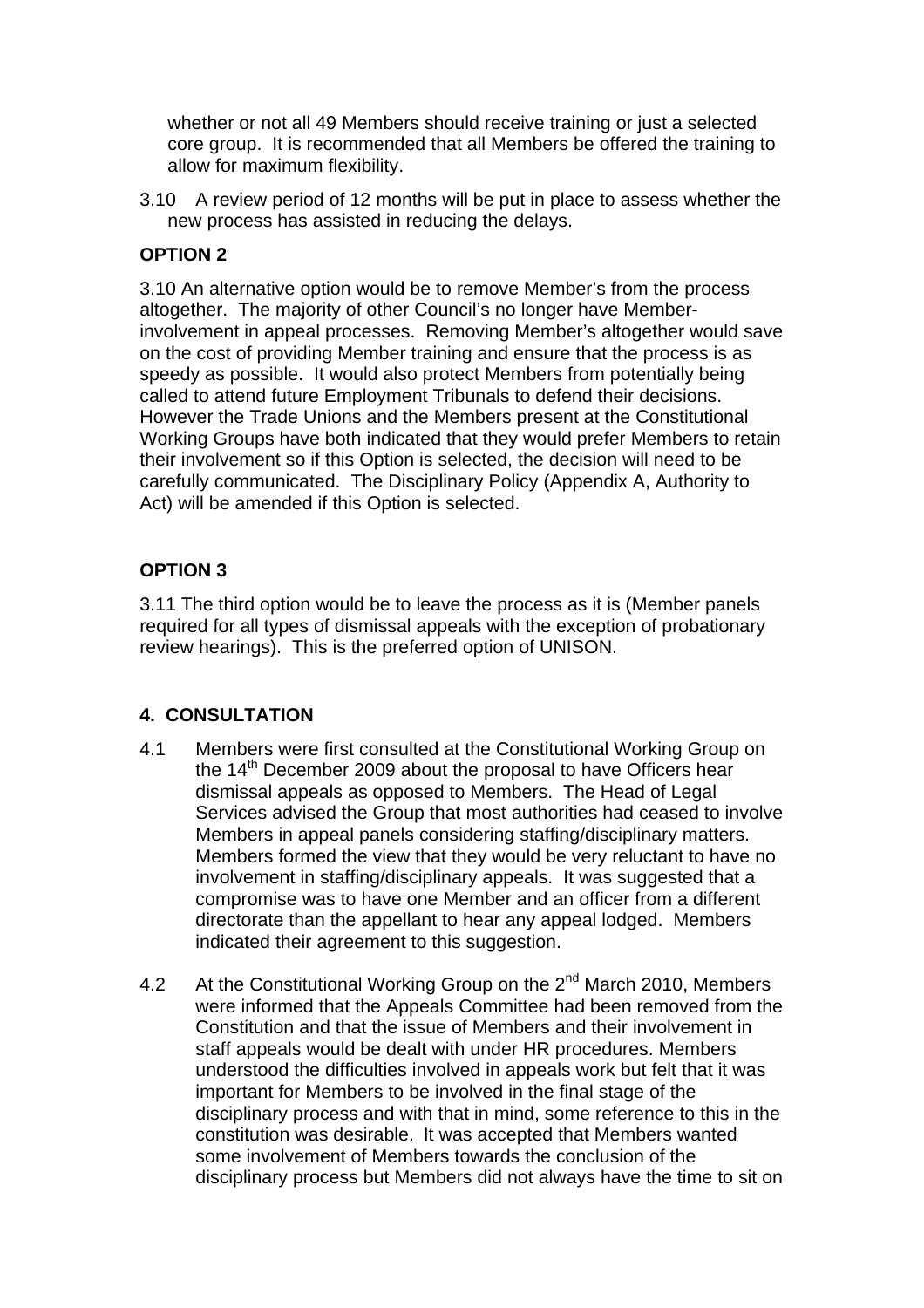the Appeals Committees. In addition, it was recognised that, by its very nature, involvement in them was very demanding of Councillors. Councillors suggested that all 49 Members should be called upon to make themselves available to be involved in this process, much like Jury Service.

- 4.3 The recognised Trade Unions have been consulted with in relation to the amendments to the Disciplinary Policy. In addition to this the Policy itself has undergone a previous Equality Impact Assessment which includes demonstrating that a robust consultation process has been undertaken.
- 4.4 During the Trade Union meeting on 10 August 2010, the proposed amendments to the Policy were discussed. They were informed that the appeal panel would consist of up to 2 members and 2 officers however the appeal could go ahead with just officers if no members were available. They were also informed that all 49 Members would be trained to cut out delays in setting up panels. The Trade Unions raised no objections apart from the fact that there should continue to be Member involvement to ensure consistency in the panel. They also requested that a core group of Members be trained in the process as opposed to all 49 Members.
- 4.5 A draft copy of the details in this report has been shared with the Trade Unions on 19 October 2010. Their comments on the report are as follows:
	- GMB indicated that Option 1 is the preferred option. It would allow a fairer hearing for their members.
	- UNITE indicated that Option 1 is the preferred option to retain a split between members and high ranking managers. However there is a concern over capability dismissals, especially with medical dismissals, and UNITE would prefer this to remain a joint project within the framework.
	- UNISON indicated that they would wish to have a Member on each appeal panel with the exception of probation hearings. This would ensure consistency and fair treatment for all dismissed employees. UNISON would be happy to have the success of this change reviewed in 6 months. The Branch Secretary would not agree to removing Members from the process entirely at this stage and would have to discuss that proposal in detail with the GMB and UNITE representative if that is the preferred option for the Chief Executive and Leader.

# **5. CONCLUSION:**

From the consultation, it would appear that all parties would be happy with the compromise of having both Officers and Members sitting on appeal panels. This gives a larger selection pool for the panel and therefore it is recommended that the new Disciplinary Policy be adopted.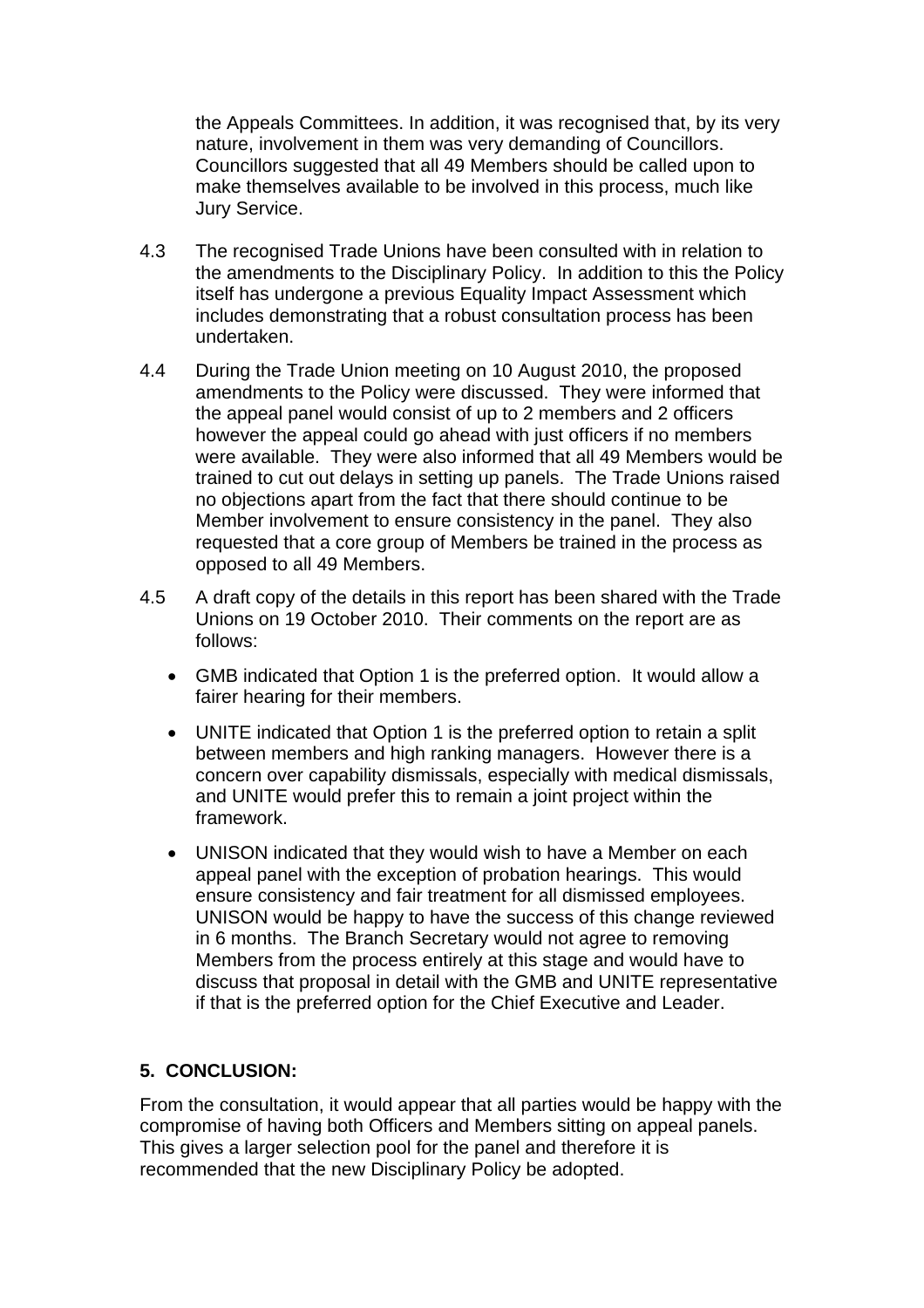### **APPENDICES TO THIS REPORT:**

- A Disciplinary Policy Amendment.
- B Option Summary (Pros & Cons)
- C ED2. To be completed to record authorisation.

# **Report Author Contact Details:**

**Name:** Julie Harris **Telephone:** 01375 652347 E-mail: [juharris@thurrock.gov.uk](mailto:juharris@thurrock.gov.uk)